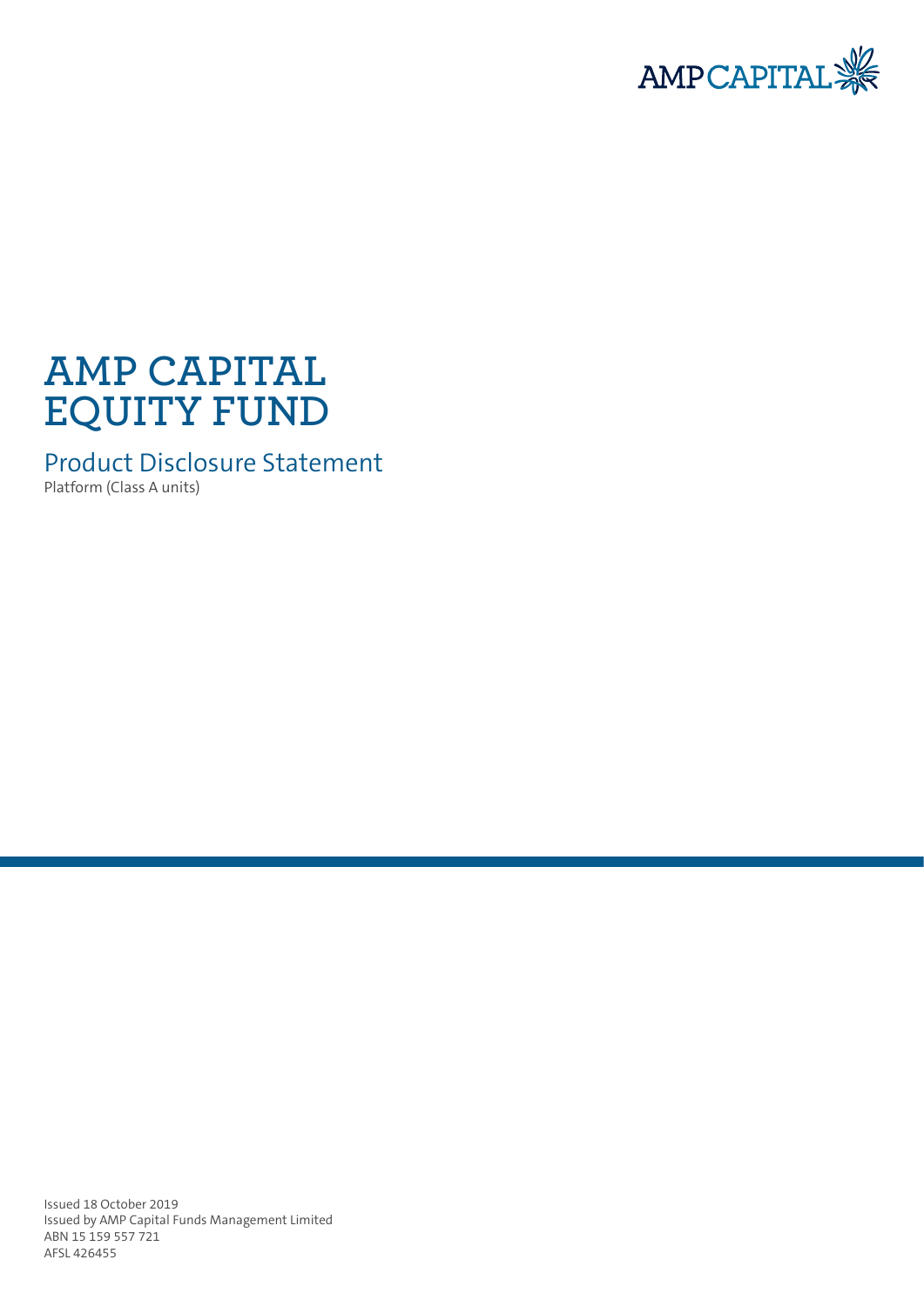## **CONTENTS**

| 1. About AMP Capital Funds Management Limited           | 3 |
|---------------------------------------------------------|---|
| 2. How the AMP Capital Equity Fund works                | 3 |
| 3. Benefits of investing in the AMP Capital Equity Fund | 4 |
| 4. Risks of managed investment schemes                  | 5 |
| 5. How we invest your money                             | 6 |
| 6. Fees and costs                                       | 6 |
| 7. How managed investment schemes are taxed             | 8 |
| 8. How to apply                                         | 8 |

[Contacting](#page-7-2) AMP Capital [8](#page-7-2)

#### **Important information**

This Product Disclosure Statement (PDS):

- provides a summary of significant information about the AMP Capital Equity Fund (the Fund) and your investment in the Fund, and
- incorporates a number of references to further important information, each of which forms part of this PDS. This 'incorporated information' is indicated by the symbol **//** and is available online at **<www.ampcapital.com/pds/wet/a>**.

Before making a decision about investing or reinvesting in the Fund, all investors should consider the information in the PDS and all the incorporated information.Acopy ofthe current PDS and incorporated information can be obtained free of charge, on request by contacting us on 1800 658 404.

Information in this PDS can help investors compare the Fund to other funds they may be considering. The information in this PDS is general information only and does not take into account any investor's personal objectives, financial situation or needs. All investors should obtain financial advice that is tailored to their circumstances.

No company in the AMP Group or any investment manager assumes any liability to investors in connection with investment in the Fund or guarantees the performance ofthe Responsible Entity's obligations to investors, the performance of the Fund or any particular rate of return. The repayment of capital is not guaranteed. Investments in the Fund are not deposits or liabilities of any company in the AMP Group.

AMP Capital has provided consent to the statements made by or about AMP Capital in this PDS and has not withdrawn that consent prior to the issue of this PDS. No company in the AMP Group other than the Responsible Entity is responsible for any statements or representations made in this PDS.

#### **AMP CAPITAL EQUITY FUND**

| <b>Issued</b>                           | 18 October 2019                                                                                                                     |
|-----------------------------------------|-------------------------------------------------------------------------------------------------------------------------------------|
| <b>PDS</b> version                      | Equity PDS A201910                                                                                                                  |
| <b>Issuer and responsible</b><br>entity | AMP Capital Funds Management Limited - referred to in this PDS as 'the Responsible Entity'.                                         |
| <b>Investment manager</b>               | AMP Capital Investors Limited (ABN 59 001 777 591, AFSL 232497) - referred to in this PDS as<br>'AMP Capital', 'we', 'our' or 'us'. |
| <b>Fund</b>                             | AMP Capital Equity Fund - also referred to in this PDS as 'the Fund'<br>(ARSN 089 596 850, APIR code AMP0370AU).                    |
| <b>Unit class</b>                       | On-platform Class A                                                                                                                 |

This PDS was prepared in accordance with Subdivision 4.2C of Division 4 of Part 7.9 of the Corporations Regulations 2001.

This PDS may be used by master trusts or platform operators, referred to in this PDS as 'platform operators', to apply for units in the Fund, and to give to their customers (indirectinvestors)to provide them with Fund information they may use in making a decision aboutinstructing the platform operator to invest in the Fund on their behalf, and to compare to other funds they may be considering. Platform operators are unitholders in the Fund; their rights differ from the rights of indirect investors, who are not unitholders.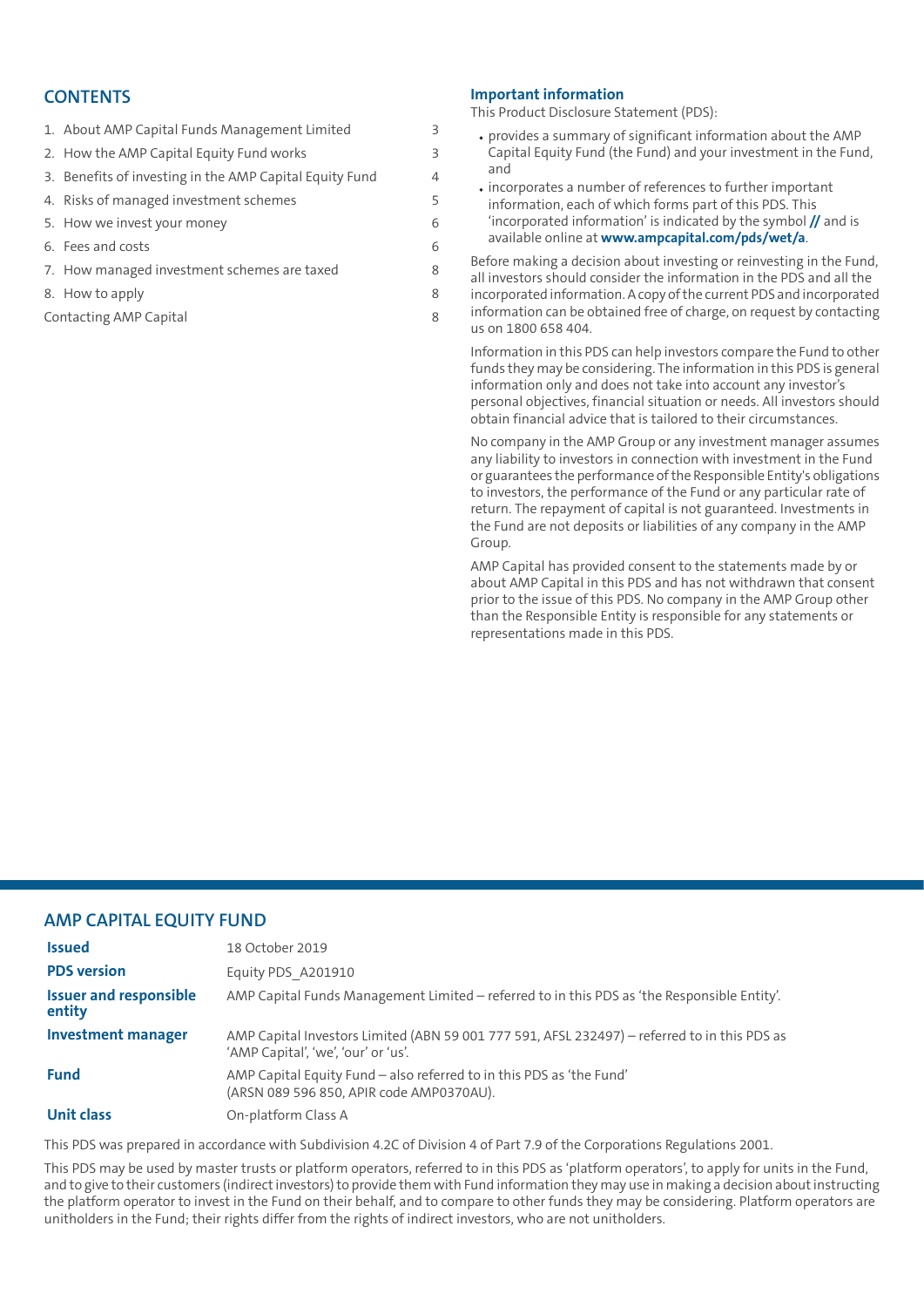# <span id="page-2-0"></span>**1. ABOUT AMP CAPITAL FUNDS MANAGEMENT LIMITED**

The Responsible Entity of the Fund and issuer of this PDS is AMP Capital Funds Management Limited, a member of the AMP Group, which includes AMP Capital. AMP Capital is 85% owned (indirectly) by AMP Limited. As part of the AMP Group we share a heritage that spans almost 170 years. The Responsible Entity is responsible for the overall operation of the Fund and can be contacted on 1800 658 404.

AMP Capital has been appointed by the Responsible Entity to provide investment management and associated services in respect of the Fund. This includes being responsible for selecting and managing the Fund's investments. AMP Capital has also been appointed by the Responsible Entity, under an agreement, to provide other Fund related services, including responding to investor enquiries and the preparation of this PDS on behalf of the Responsible Entity. No company in the AMP Group other than the Responsible Entity is responsible for the preparation and issue of this PDS or for any statements or representations made in this PDS.

#### **AMP Capital**

AMP Capital is a global investment manager with a large presence in Australia. Our asset class specialists, investment strategists and economists work together with the aim of delivering strong investment outcomes for clients. That is why our clients trust us to invest over A\$200 billion (as at 30 June 2019) on their behalf, across a range of single sector and diversified funds.

<span id="page-2-1"></span>More information about AMP Capital is available online at **[www.ampcapital.com/aboutus](https://www.ampcapital.com/aboutus)**.

# **2. HOW THE AMP CAPITAL EQUITY FUND WORKS**

The Fund aims to provide investors with access to a diversified portfolio of securities listed, or about to be listed, on the Australian Securities Exchange (ASX).

Investment is diversified across a range of industries and sectors, with a focus on the largest ASX 200 companies.

The Fund will adopt a systematic rules-based investment approach which we believe is a cost-effective way of equities investing.

#### **Investing in a managed investment scheme**

The Fund is a managed investment scheme structured as a unit trust and registered under the Corporations Act <sup>2001</sup> (Cth) (Corporations Act). A managed investment scheme is where investors' money is pooled together to purchase the Fund's assets, and it is the investment manager, not investors, who has day to day control of the Fund. The Fund's constitution, along with the Fund's PDS, the Corporations Act and other relevant laws, sets out the relationship between the Responsible Entity and investors.

## **The value of your investment**

Investors in a Fund are issued with 'units', each of which represents a share ofthe value ofthe Fund's assets. The Fund may have a number of classes of units. Investments made through this PDS relate to On-platform Class A units.

Unit prices can rise and fall on a daily basis depending on a number of factors, including the market value of the Fund's assets. Consequently, the value of your investment will vary from time to time.

**Platform operators** The value of your investment at any point in time is calculated by multiplying the number of units you hold, by the On-platform Class A unit price current at that time. Unit prices are updated regularly online at **<www.ampcapital.com>** and can also be obtained by contacting us.

**Indirect investors** When you invest through this PDS, the platform operator holds units on your behalf. The value of your investment at any point in time is calculated by multiplying the number of units held for you, by the unit price set by the platform operator. Your financial adviser or platform operator can provide you with the current unit price relevant to your investment in the Fund.

## **Investing in the Fund**

#### **Who can invest?**

Applications to investin the Fund through this PDS can only be made by platform operators, investing directly in the Fund, and indirect investors, investing in the Fund through a master trust or platform, who receive the PDS (including electronically) within Australia. We can only accept applications signed and submitted from within Australia. The Responsible Entity reserves the right to refuse or reject an application.

#### **How to apply**

All investments are made on the basis of the PDS current at the time of contributing any investment amount. You can obtain a current PDS online at **<www.ampcapital.com>** or by contacting us.

**Platform operators** You will need to complete an application form and submit it with your initial investment amount of at least \$500,000. You can then make additional investments of at least \$5,000 at any time. The Responsible Entity reserves the right to accept lower investment amounts.Application forms can be obtained by contacting us on 1800 658 404.

**Indirect investors** Your financial adviser or platform operator will provide you with information about how to apply, including the form youwill need to complete, minimum initial and additional investment amounts, and payment methods.

#### **Accessing your money**

**Platform operators** Contact us in writing at any time, telling us how much youwish towithdrawand giving your account details.Abalance of \$500,000 is generally required to keep your investment open.

**Indirect investors** Contact your financial adviser or platform operator for details about how to withdraw money, how your withdrawal will be paid, and the minimum withdrawal amount and account balance set by the platform operator.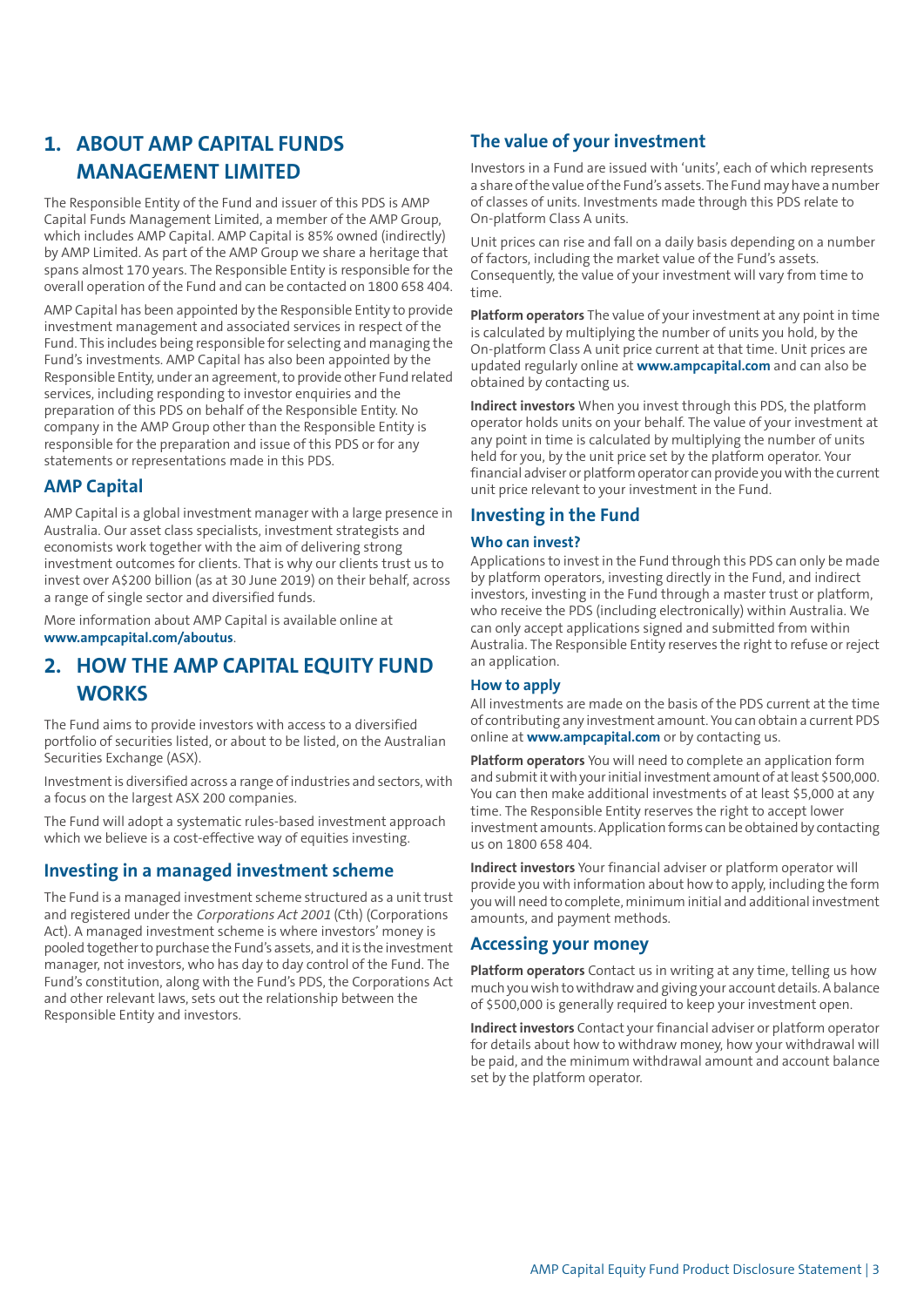## **Payment times**

The proceeds of your withdrawal request will usually be available within five (5) Business Days. A Business Day for us is any day other than Saturday, Sunday or a bank or public holiday in Sydney, NSW. However, under the Fund's constitution, payment and processing of withdrawal requests may take up to 30 days, or longer in some circumstances, such as if there is insufficient cash available in the Fund to meet withdrawal requests within the 30 day period.

#### **Distributions**

**Platform operators** The Fund aims to pay distributions half-yearly. Distributions paid are based on the income earned by the Fund and the number of units you hold at the end of the distribution period. You should be aware that although the Fund aims to pay distributions half-yearly, the amount of each distribution may vary or no distribution may be payable in a distribution period.

**Indirect investors** Distributions are paid directly to platform operators. You should contact your financial adviser or platform operator for details about how often distributions are paid, and the distribution payment method.

**// Youshould read the importantinformationabouthowthe Fund works before making a decision. Go to <www.ampcapital.com/pds/wet/a> – select 'Incorporated information' from the PDS information menu, and go to 'Distributions', 'Investing in the Fund', 'Accessing your money' and 'Other important information'. The material relating to how the Fund works may change between the timewhen you read this PDS and the daywhen you acquire the product.**

# <span id="page-3-0"></span>**3. BENEFITS OF INVESTING IN THE AMP CAPITAL EQUITY FUND**

## **Significant features**

#### **Australian equities expertise**

The Fund provides investors with access to our Australian Equities Team, an experienced team of investment professionals with specialist knowledge ofthe Australian equity market and a depth of experience throughout market cycles. The team's skills include quantitative research, risk modelling and portfolio construction, and information technology.

The team is supported by the resources, investment expertise and broader capabilities of AMP Capital, offering a significant information advantage across multiple disciplines, including environmental, social and governance analysis.

## **Benefits of investing**

For investors seeking to invest in a diversified portfolio of Australian securities, the Fund provides:

- the potential for high returns over the long term through investment in a portfolio of securities listed, or about to be listed on the Australian Securities Exchange
- portfolio diversification through investment in a large number of stocks across a range of industries and sectors
- a proprietary systematic model developed explicitly for the Australian equities market, and
- access to the investment expertise demonstrated by AMP Capital's track record of managing Australian share investment portfolios, and the broader investment management resources of AMP Capital.
- **// You should read the important information about the features of the Fund before making a decision. Go to <www.ampcapital.com/pds/wet/a> – select 'Incorporated information' from the PDS information menu, and go to 'Fund features' and 'Other important information'. The material relating to the Fund's features may change between the time when you read this PDS and the day when you acquire the product.**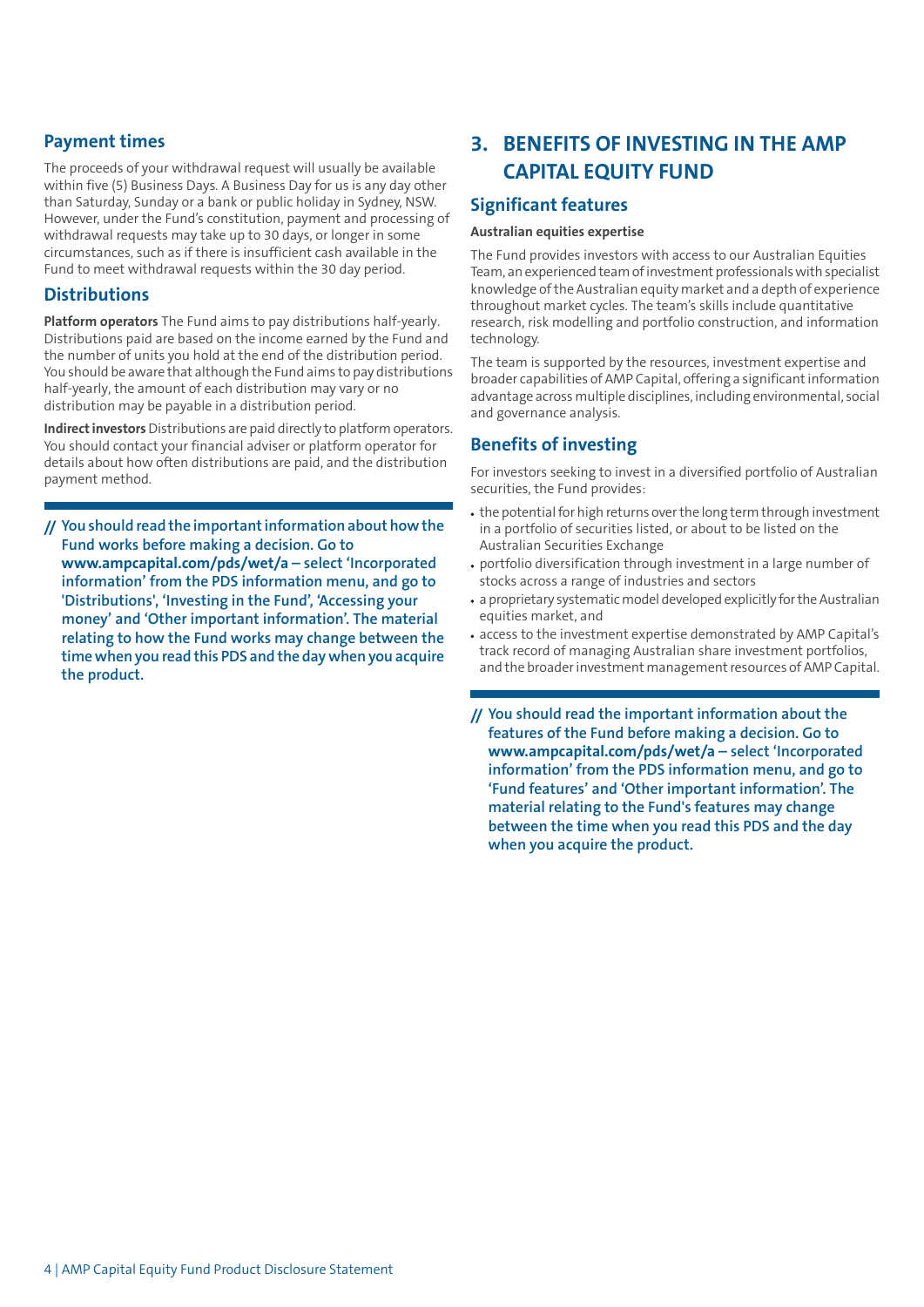# <span id="page-4-0"></span>**4. RISKS OF MANAGED INVESTMENT SCHEMES**

## **All investments carry risk**

Assets with the highest long term returns may also carry the highest level of short term risk, particularly if you do not hold your investment for the minimum suggested investment timeframe. Additionally, different investment strategies may carry different levels of risk, depending on the assets in which a fund invests.

When you invest in a Fund, you should be aware that:

- returns are not guaranteed future returns may differ from past returns, and the level of returns may vary, and
- the value of your investment may vary, and there may be the risk of loss of invested capital.

The value of your investment may also be affected by the Fund-specific risks noted below and by other risks or external factors such as the state of the Australian and world economies, consumer confidence and changes in laws and regulations including tax laws and government policies relating to managed investment schemes.

Other factors such as your age, the length of time you intend to hold your investment, other investments you may hold, and your personal risk tolerance will affect the levels of risk for you as an investor. As the risks noted in this section do not take factors such as these into account, you should consider obtaining appropriate financial advice before making a decision about investing or reinvesting in the Fund.

## **Risks specific to the Fund**

Risks specific to the Fund may include or be associated with:

- **share market investments** the value of the Fund's investment in listed securities may decrease as a result of adverse share market movements.
- **companies** factors such as management changes may affect a company's performance.
- **investment management** there is a risk that the investment manager will not perform to expectation orfactors such as changes to the investment team or a change of investment manager may affect the Fund's performance.
- **derivatives** the use of derivatives may magnify any losses incurred.
- **liquidity** assets subject to liquidity risk may be difficult to trade and it may take longer for their full value to be realised, and in circumstances where the Fund's portfolio ceases to be 'liquid' for Corporations Act purposes, there may be significant delays or a freeze on withdrawal requests.
- **property investments** although we do not invest in property directly, factors such as the quality of underlying properties and geographic location may affect the Fund's performance through the investment in Real Estate Investment Trusts (REITs).
- **sector** returns may be adversely affected where the Fund's investments have a high exposure to a particular sector or sectors.
- **securities lending** there is a risk of capital loss, as a result of the borrower failing to return the borrowed securities.
- **small companies** the specific risks relating to small companies, which include disappointing profits and dividends, as well as management changes, may be magnified for small companies due to their scale of operations.
- **// You should read the important information about risks before making a decision. Go to <www.ampcapital.com/pds/wet/a> – select 'Incorporated information' from the PDS information menu, and go to 'Risks of investing'. The material relating to risks may change between the time when you read this PDS and the day when you acquire the product.**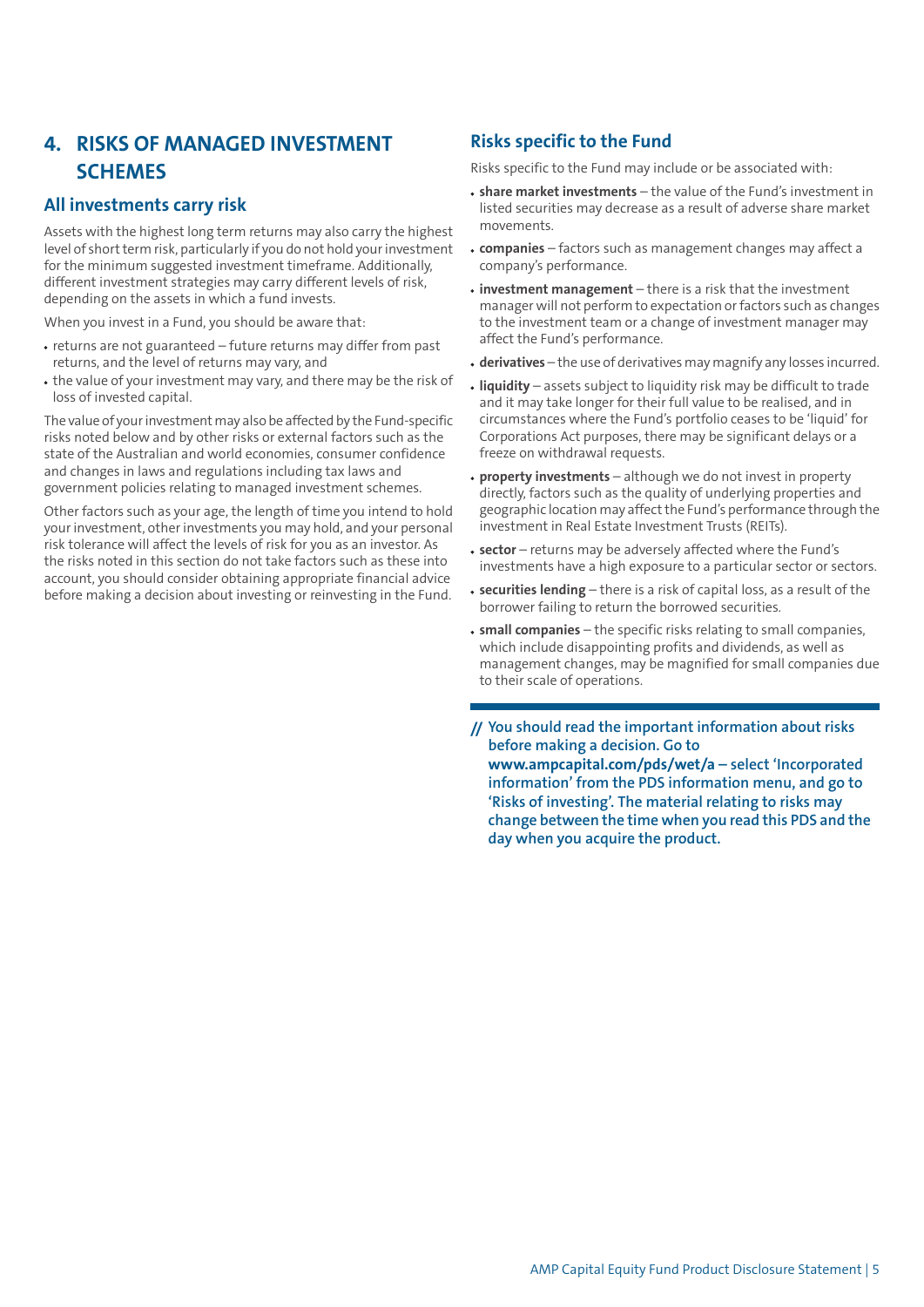# <span id="page-5-0"></span>**5. HOW WE INVEST YOUR MONEY**

## **The Fund**

The AMP Capital Equity Fund is a registered managed investment scheme which invests in a portfolio of Australian securities listed, or about to be listed, on the Australian Securities Exchange (ASX).

The Fund may be suitable for investors seeking to invest in a diversified portfolio of Australian securities.

## **Asset allocation**

The Fund aims to be fully invested in Australian securities listed, or aboutto be listed, on the ASX, but may, in certain circumstances, hold up to 20% cash.

#### **Investment return objective**

To provide long-term capital growth, primarily through a diversified portfolio of Australia's top 200 companies listed on the ASX.

**Performance benchmark** S&P/ASX 200 Accumulation Index

#### **Suggested minimum investment timeframe**

#### 5 years

## **Summary of risk level**

#### **Risk band**

low

| Risk label |     |  |                           |  |  |      |  |
|------------|-----|--|---------------------------|--|--|------|--|
| Verv       | Low |  | Low to Medium Medium High |  |  | Verv |  |

medium

to high

The Fund's risk band and risk label are based on an estimation that the number of negative annual returns over any 20 year period would be within the range of 4 to less than 6. Information about the methodology used for calculating the risk level can be obtained by contacting us. This summary is not a complete description ofthe risks of investing in the Fund.

Consequently, before choosing to invest or reinvest in the Fund, you should read the Fund's PDS and incorporated information, and consider factors such as the likely investment return, the risks of investing and your investment timeframe.

We may change the Fund's investment return objective or investment approach, from time to time, if we consider it to be in the best interests of investors. If we do so, we will advise investors.

In section 5 only, the term 'we' refers to the Responsible Entity.

**// You should read the importantinformation about how we invest your money before making a decision. Go to <www.ampcapital.com/pds/wet/a> – select 'Incorporated information' from the PDS information menu, and go to 'Fund features'. The material relating to how we invest your money may change between the timewhen you read this PDS and the day when you acquire the product.**

# <span id="page-5-1"></span>**6. FEES AND COSTS**

#### **DID YOU KNOW?**

**Small differences in both investment performance and fees and costs can have a substantial impact on your long term returns. For example,total annualfees and costs of 2% of yourinvestment balance rather than 1% could reduce your final return by up to 20% over a 30 year period (for example, reduce it from \$100,000 to \$80,000).**

**You should considerwhetherfeatures such as superiorinvestment performance or the provision of better member services justify higher fees and costs. You may be able to negotiate to pay lower contribution fees and management costs where applicable. Ask the fund or your financial adviser.**

#### **TO FIND OUT MORE**

If you would like to find out more, or see the impact of fees based on your own circumstances, the **Australian Securities and Investments Commission (ASIC)** website

(**[www.moneysmart.gov.au](http://www.moneysmart.gov.au)**) has a managed funds fee calculator to help you check out different fee options.

#### **Summary of fees**

high

#### **Overview of fees and costs**

Table 1 provides an overview of the costs of acquiring units in the Fund, and the fees and costs charged in relation to your investment. These fees and costs may be deducted from your money, from the returns on your investment or from the assets of the managed investment scheme as a whole. For the Fund, these fees and costs are paid out of the Fund's assets, and are reflected in the unit price. You can use this information to compare the Fund's fees and costs with those of other funds.

Unless otherwise stated, the fees and costs shown in this section are inclusive of Goods and Services Tax (GST), less Reduced Input Tax Credits (RITCs) or other input tax credits claimable, rounded to two decimal places.

Unless otherwise specified, all dollar amounts are Australian dollars.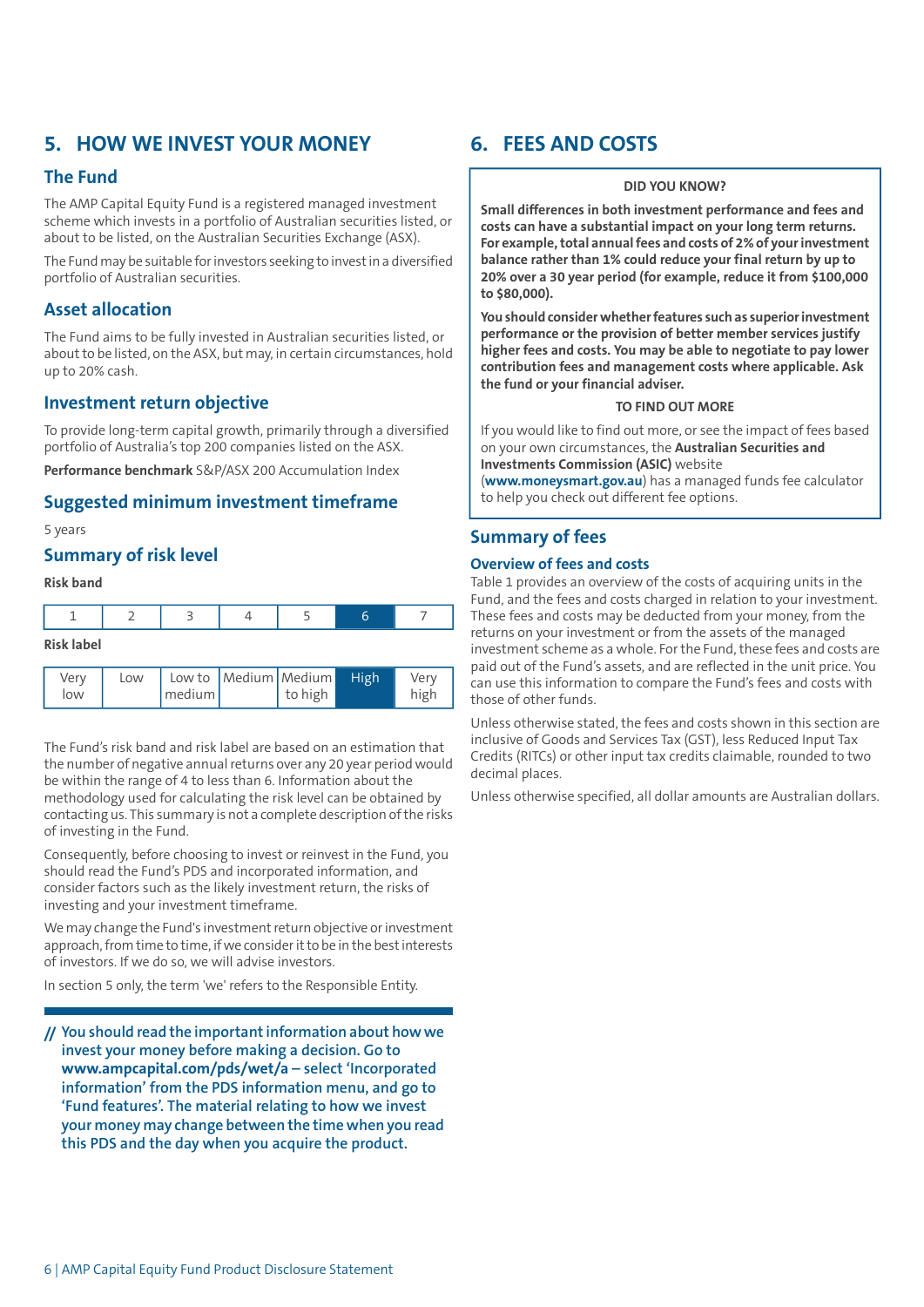#### **Table 1**

| Type of fee or cost                                                       | Amount                               |  |  |  |
|---------------------------------------------------------------------------|--------------------------------------|--|--|--|
| Fees when your money moves in or out of the managed investment<br>product |                                      |  |  |  |
| Establishment fee                                                         | Nil                                  |  |  |  |
| Contribution fee                                                          | Nil                                  |  |  |  |
| Withdrawal fee                                                            | Nil                                  |  |  |  |
| Exit fee                                                                  | Nil                                  |  |  |  |
| Management costs <sup>1,2</sup>                                           |                                      |  |  |  |
| The fees and costs for managing<br>your investment <sup>3</sup>           | 0.27% pa of the Fund's net<br>assets |  |  |  |

- Management costs are expressed as a percentage of the Fund's net assets. Management costs are made up of a management fee of 0.26% pa, recoverable expenses of 0.00% pa and estimated other indirect costs of 0.01% pa. The sum of these figures may differ to the total management costs, due to rounding. The recoverable expenses are the expenses reimbursed from the Fund in the previous financial year. Recoverable expenses are likely to be reimbursed from the Fund in future years. Refer to the 'Additional explanation of fees and costs' in the 'Incorporated information' for further details.
- 2. Transactional and operational costs and borrowing costs may apply. Refer to 'Additional explanation of fees and costs' in the 'Incorporated information'.
- 3. See Table 2 for an example of the calculation of the management costs.

#### **Important**

Fee amounts shown in this PDS are the fees and costs the Responsible Entity charges platform operators investing through this PDS. If you are an indirect investor, please contact your financial adviser or platform operator for details of the fee amounts relating to your investment in the Fund.

Fees may be payable to your financial adviser. These fees are additional to the fees noted in Table 1 (referto the Statement of Advice provided by your adviser).

## **Changes to fees**

The Responsible Entity may change the fees noted in this PDS at its discretion and without the consent of platform operators or indirect investors. For example, fees may be increased where increased charges are incurred due to changes to legislation, where increased costs are incurred, if there are significant changes to economic conditions, or if third parties impose or increase processing charges. However, we will give platform operators 30 days' written notice of any intention of the Responsible Entity to increase the existing fees or introduce performance fees or contribution or withdrawal fees.

## **Example of annual fees and costs**

Table 2 gives an example of how the fees and costs in the Fund can affect your investment over a one year period. You should use this table to compare this product with other managed investment products. The fees and costs shown in this table are an example only and are not additional to the fees and costs described in Table 1.

| . .<br>×<br>19<br>w<br>۰. |  |  |  |  |
|---------------------------|--|--|--|--|
|---------------------------|--|--|--|--|

| <b>Equity Fund</b>                                                                                                                                                                                      |  | Example – AMP Capital Balance of \$500,000 with a contribution of<br>\$5,000 during the year                                                                                                                                     |  |  |
|---------------------------------------------------------------------------------------------------------------------------------------------------------------------------------------------------------|--|----------------------------------------------------------------------------------------------------------------------------------------------------------------------------------------------------------------------------------|--|--|
| Contribution Nil<br>fees                                                                                                                                                                                |  | For every additional \$5,000 you put in, you<br>will be charged \$0.                                                                                                                                                             |  |  |
| <b>Plus</b><br>0.27%<br>Management pa of<br>costs <sup>1</sup><br>the<br>Fund's<br>net<br>assets                                                                                                        |  | And, for every \$500,000 you have in the Fund<br>you will be charged \$1,350 <sup>2</sup> each year.                                                                                                                             |  |  |
| <b>Equals</b><br>Cost of the<br>Fund <sup>3</sup>                                                                                                                                                       |  | If you had an investment of \$500,000 at the<br>beginning of the year and you put in an<br>additional \$5,000 during that year, you would<br>be charged a fee of:<br>$$1.350^2$<br>What it costs you will depend on the fund you |  |  |
|                                                                                                                                                                                                         |  | choose and the fees you negotiate.                                                                                                                                                                                               |  |  |
| 1.<br>Refer to Table 1 for the components of the management costs.<br>2.<br>This cost does not include the management costs charged on<br>the additional CE 000 investment. The additional meanegameant |  |                                                                                                                                                                                                                                  |  |  |

the additional \$5,000 investment. The additional management costs would be \$13.50 if you had invested the \$5,000 for a full 12 months.

3. This cost does notinclude any advice fees paid to yourfinancial adviser.

**// You should read the importantinformation aboutfees and other costs before making a decision. Go to <www.ampcapital.com/pds/wet/a> – select 'Incorporated information' from the PDS information menu, and go to 'Fees and costs'. The material relating to fees and other costs may change between the time when you read this PDS and the day when you acquire the product.**